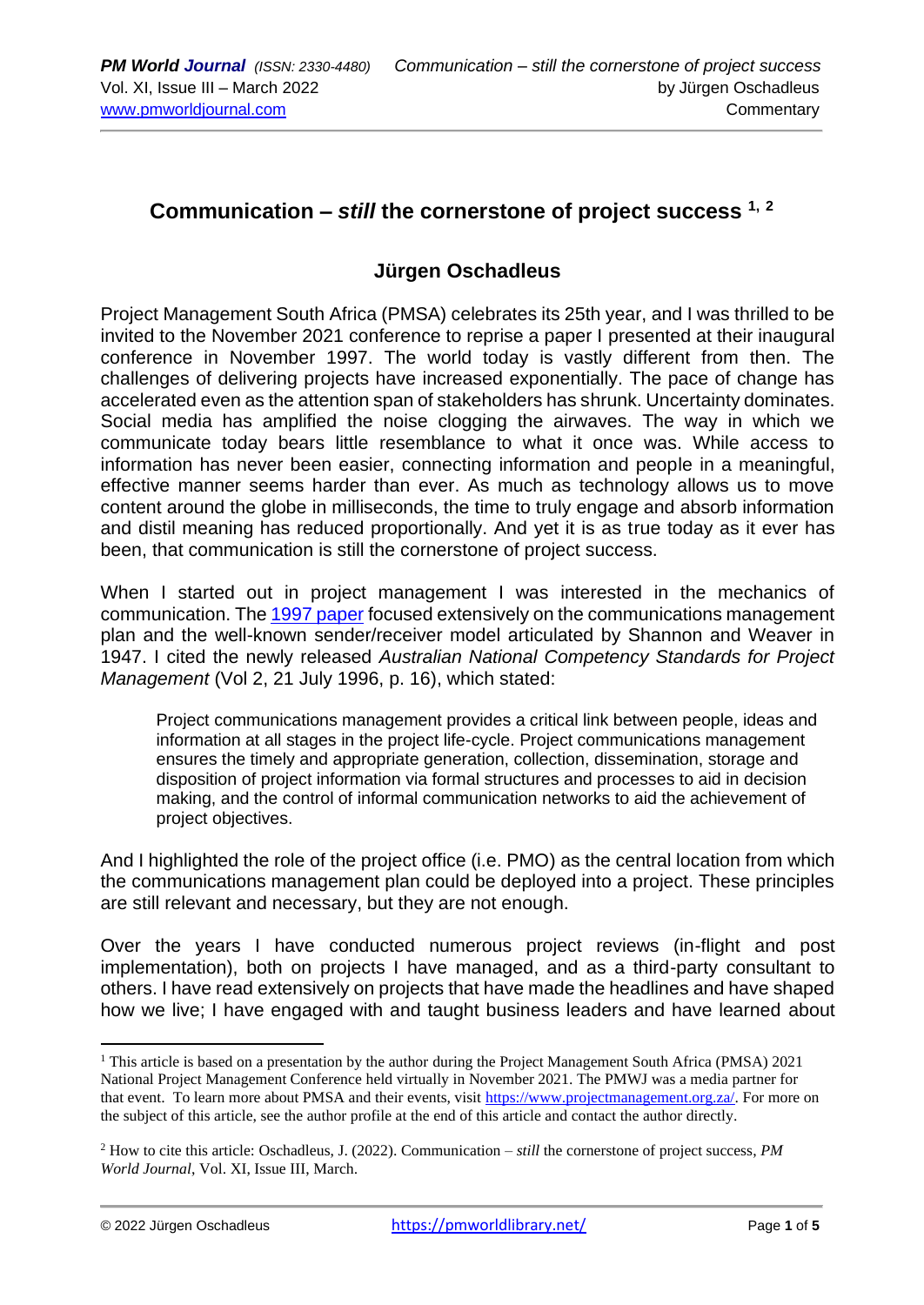projects in their world. Amidst all the learnings, one unescapable truth emerges: **communication shapes performance**. Great communication was a characteristic in every successful projects, just as poor communication was a hallmark in every project failure.

Successful projects have challenges. But they are built on a foundation of effective, open, honest and trust-based communication. Yes, difficulties arose. But problems were identified, addressed and resolved; conflict was managed (even welcomed) and accountabilities clarified and accepted. Team members and stakeholders could speak their mind.

Equally true was the observation that every failed and significantly challenged project suffered from, and was characterised by, poor communication. Communication that was totally absent, or misinformed and misleading. Communication that may have delivered the contractual obligations of the communications management plan, but not its spirit and intent. Key messages that were buried in an avalanche of electronic noise, or delivered in different metaphorical languages that obscured their importance and value. At times this was the result of an intentional desire to manipulate or distort information, but more often it was the natural yet unintended consequence of how we process information and communicate with each other.

The challenge for us as project leaders is finding out how to maximise the effectiveness of our own and our team's communication, while overcoming the causes of miscommunication. That prompted me to go back to re-examine my 1997 title – communication, the cornerstone of project success.

Just what is a cornerstone, and why is it so pivotal to success?

The term 'cornerstone' dates back to the 13<sup>th</sup> century, and referred to the first stone laid when constructing a masonry foundation. It would disappear beneath the surface, but served as the reference point against which every other stone would be laid. Invisible, unseen; yet it placed a building in a specific geographic location and orientation.

These days the cornerstone has a ceremonial function. It is no longer the first stone laid, but is added in a prominent, visible location of a building at a later date. It generally provides details like when the building was opened, and by whom. It informs, but does not shape.

And so it is with communication. We have the visible parts – the vision statement, the coloured charts of baselined schedule, risk bubbles, and stakeholders, the communications and risk management plans, and more. They inform. But do they shape?

A statement often erroneously attributed to George Bernard Shaw suggests that the greatest problem with communication is the illusion that it has occurred.<sup>3</sup> My project

<sup>3</sup> [Quote Investigator](https://quoteinvestigator.com/2014/08/31/illusion/) identifies the earliest version of this statement in the 1952 book, *Is Anybody Listening?*, where journalist William H Whyte writes: "The great enemy of communication, we find, is the illusion of it. We have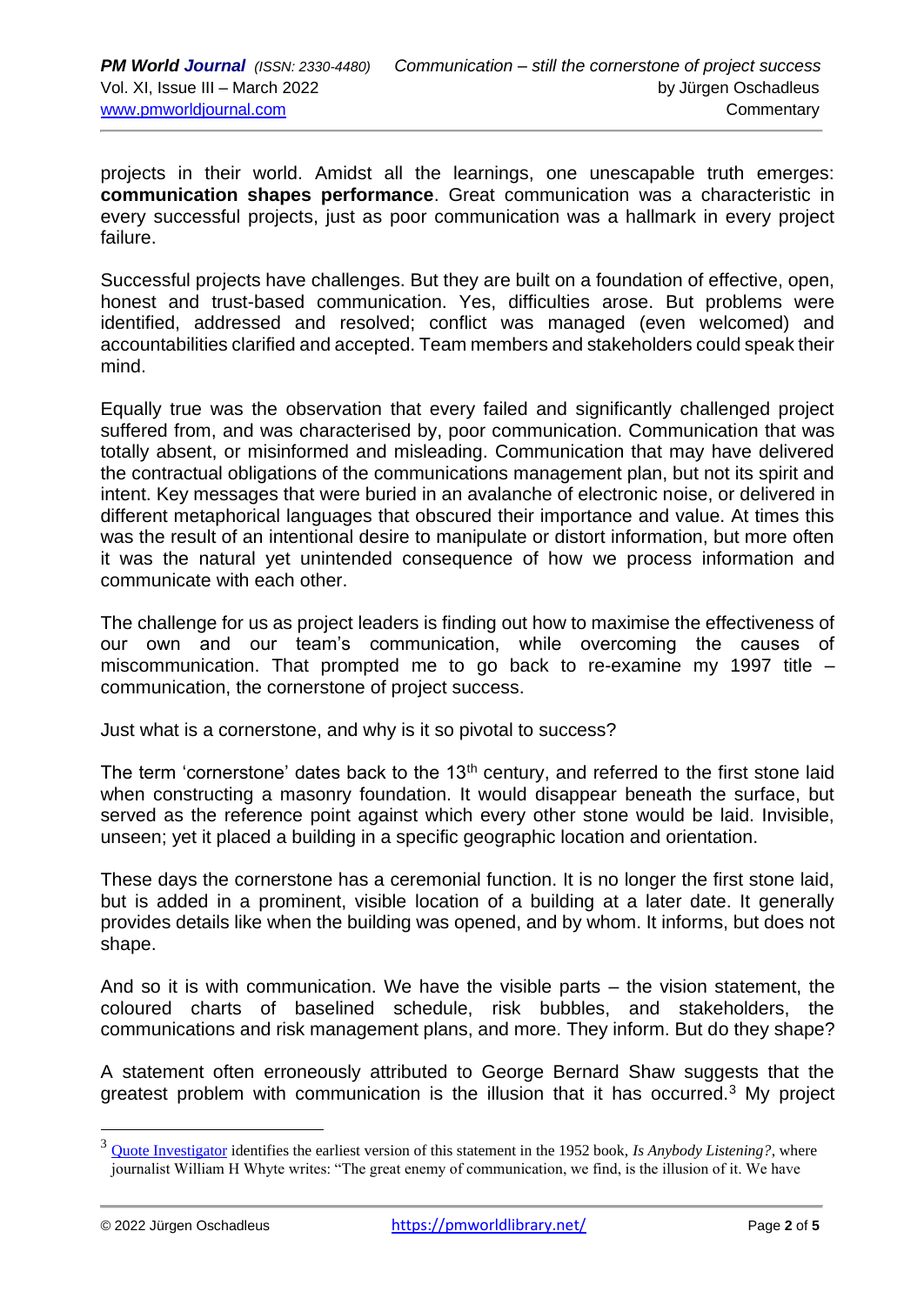reviews frequently discovered key artefacts that were created to tick a box in the corporate methodology, and then never consulted again. We encountered numerous statements like "Of course we communicated that; we sent out an email", or "That [important fact] was provided [on p. 554] of the contract". We may have ticked a box; we may even think we communicated something. But have we?

The heart of communications in a project lies buried in its foundations, unseen and unheralded, but absolutely instrumental in shaping how stakeholders engage and interact with each other. We can express it in two core concepts:

- 1. The Latin root of the word 'communication' *communis* which is literally translated as "in common". What do we have in common with the people we're communicating with? Are we looking for, and building on, a common understanding, or are we so focused on being right, on making our opinion heard in the sea of auditory pollution that we have lost sight of why we're communicating in the first place?
- 2. The concept of 'psychological safety', which has gained considerable attention in the well-being literature. Psychological safety can be defined as a shared belief that the team is safe for interpersonal risk taking; team members feel accepted and respected in their work environment, and can speak their mind without fear of negative consequences.

Creating an environment where open communication occurs in a psychologically safe manner begins at two levels. First, at the most senior levels of an organisation, where the leadership team needs to model and reward open, safe communication. And secondly, within each individual – i.e. with me. Regardless of the organisational communication culture, I need to take responsibility for the way in which I communicate. And while I may not be able to change my organisation's culture in the short term, every one of us has the ability to improve our own communication effectiveness. The method was outlined by Aristotle, some 2,500 years ago. He identified three methods by which we seek to persuade others. In reverse order they are:

- *Logos* (logic) the rationale or proof of a matter; this is commonly where we like going in a typical business interaction. "Just give me the facts". We mistakenly believe that when people have the same facts as we do, they will reach the same conclusions we did. Because the facts are – well, the facts. Unbiased, no agenda, no misinterpretation. Yeah, right! The facts are important, and logic does have to be soundly constructed, but successful communication requires much more than just the facts.
- *Pathos* (how we make people feel) being able to inspire and motivate people is a core attribute of leadership, and therefore a critical communication competence. Great orators and great con artists have the ability to put their audiences into

talked enough; but we have not listened. And by not listening we have failed to concede the immense complexity of our society–and thus the great gaps between ourselves and those with whom we seek understanding."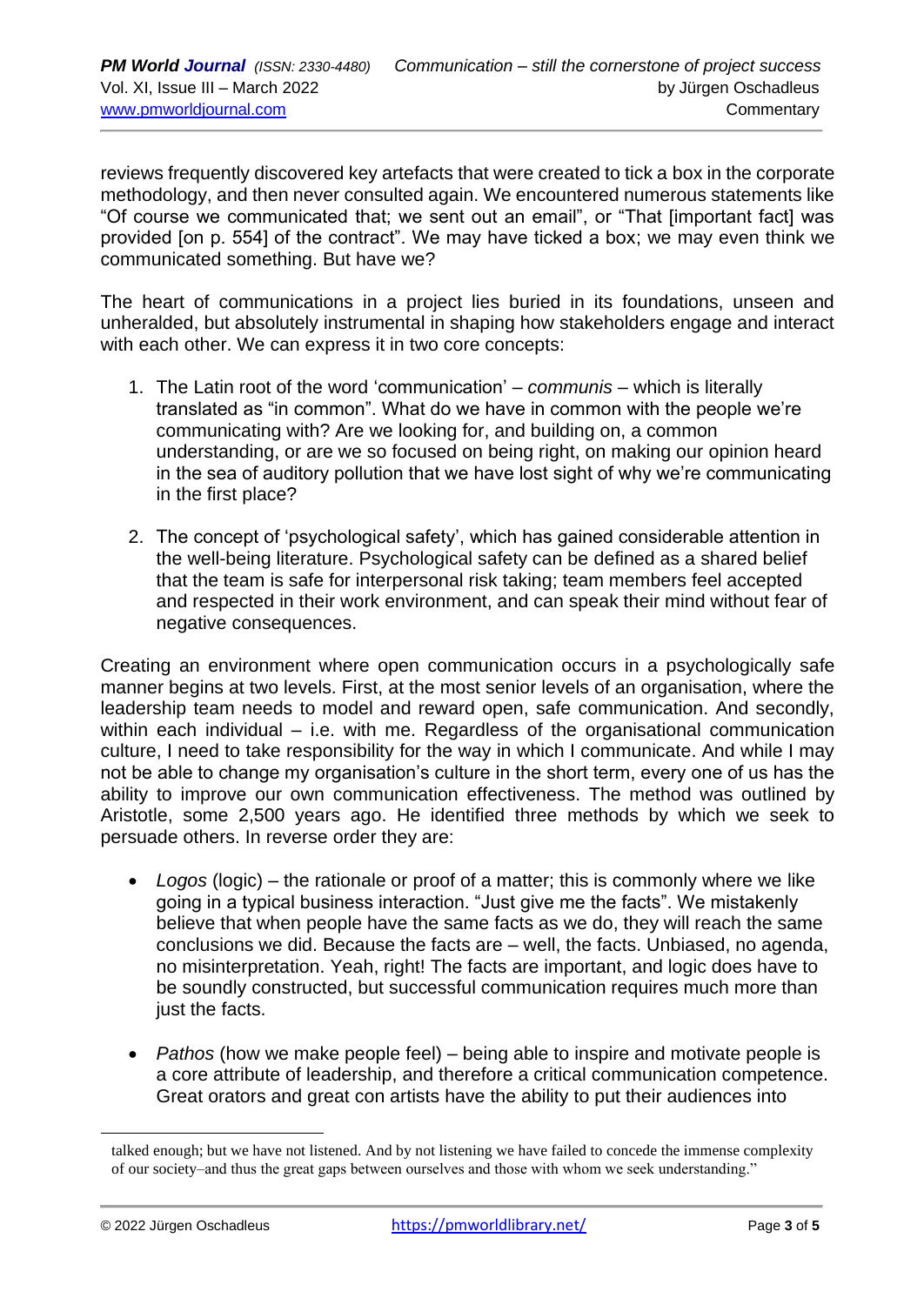mindsets where they would willingly march into the deadly enemy fire, or purchase a product they don't need and can't afford in order to impress people they don't like. Connecting with people – making them feel heard, understood and valued – is a great skill to have, and a dangerous one. Dangerous, because connection without character breeds arrogance and ego.

• *Ethos* (character), who we are. Our humility and teachability as leaders. The integrity with which we undertake our work and engage with our stakeholders. Our commitment to tell the truth with kindness, to seek the best interests for our project stakeholders, not only ourselves or our own organisation. Our willingness to serve, to admit we don't know, and confess where we got things wrong. To ask more, and to listen more.

All three elements are necessary to communicate openly, honestly and authentically. All three are skills and attributes that can be learned. All three intertwine and create the cornerstones that shape who we are, how we communicate, and what sort of success we achieve.

## About the Author



Jürgen Oschadleus

Sydney, Australia



**Jürgen Oschadleus** is Director of project and leadership training, consulting and advisory services at ACT Knowledge in Australia. He is an international speaker, educator, consultant and coach on project leadership, influence and effective communication. He combines his background in history, teaching and technology projects with a fascination for sport and psychology, and uses this to challenge people's thinking and help them create new mental connections, apply knowledge and achieve the outcomes they seek.

With over 25 years of education, strategic consulting, systems deployment and leadership development projects on five continents, Jürgen has been exposed to a broad range of industries across the commercial and public sector, and often presents postgraduate classes at UNSW and Sydney University. Qualifications include MBA,